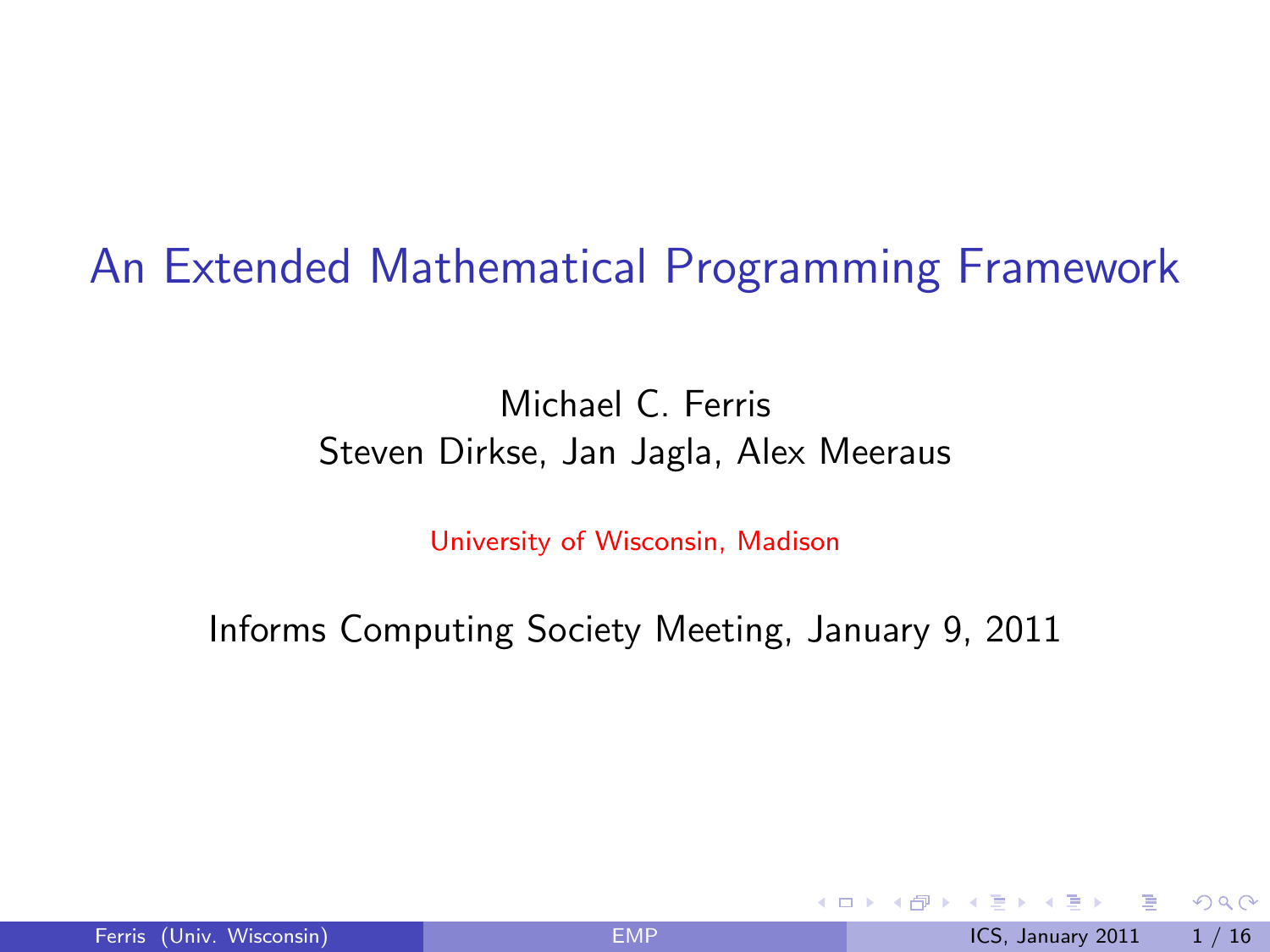# Extended Mathematical Programs

- Optimization models improve understanding of underlying systems and facilitate operational/strategic improvements under resource constraints
- Problem format is old/traditional

 $\min_{x} f(x)$  s.t.  $g(x) \leq 0, h(x) = 0$ 

- Extended Mathematical Programs allow annotations of constraint functions to augment this format.
- This talk will give several examples of how to use this modeling framework

<span id="page-1-0"></span> $QQQ$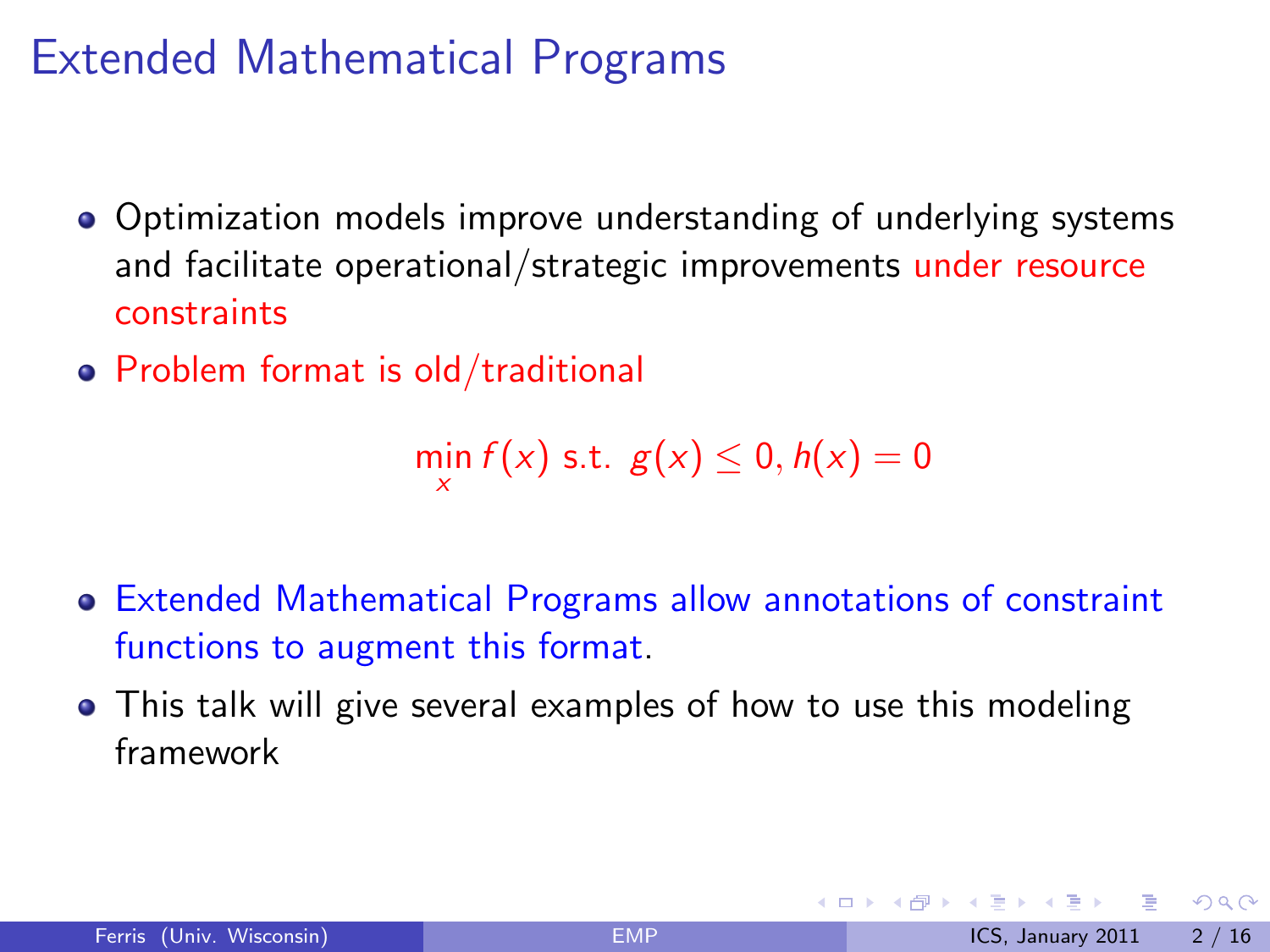### But who cares?

Why aren't you using my \*\*\*\*\*\*\*\*\*\*\* algorithm? (Michael Ferris, Boulder, CO, 1994)

4 日下

**∢ 何 ≯ →** 

画

na m≊

 $\sim$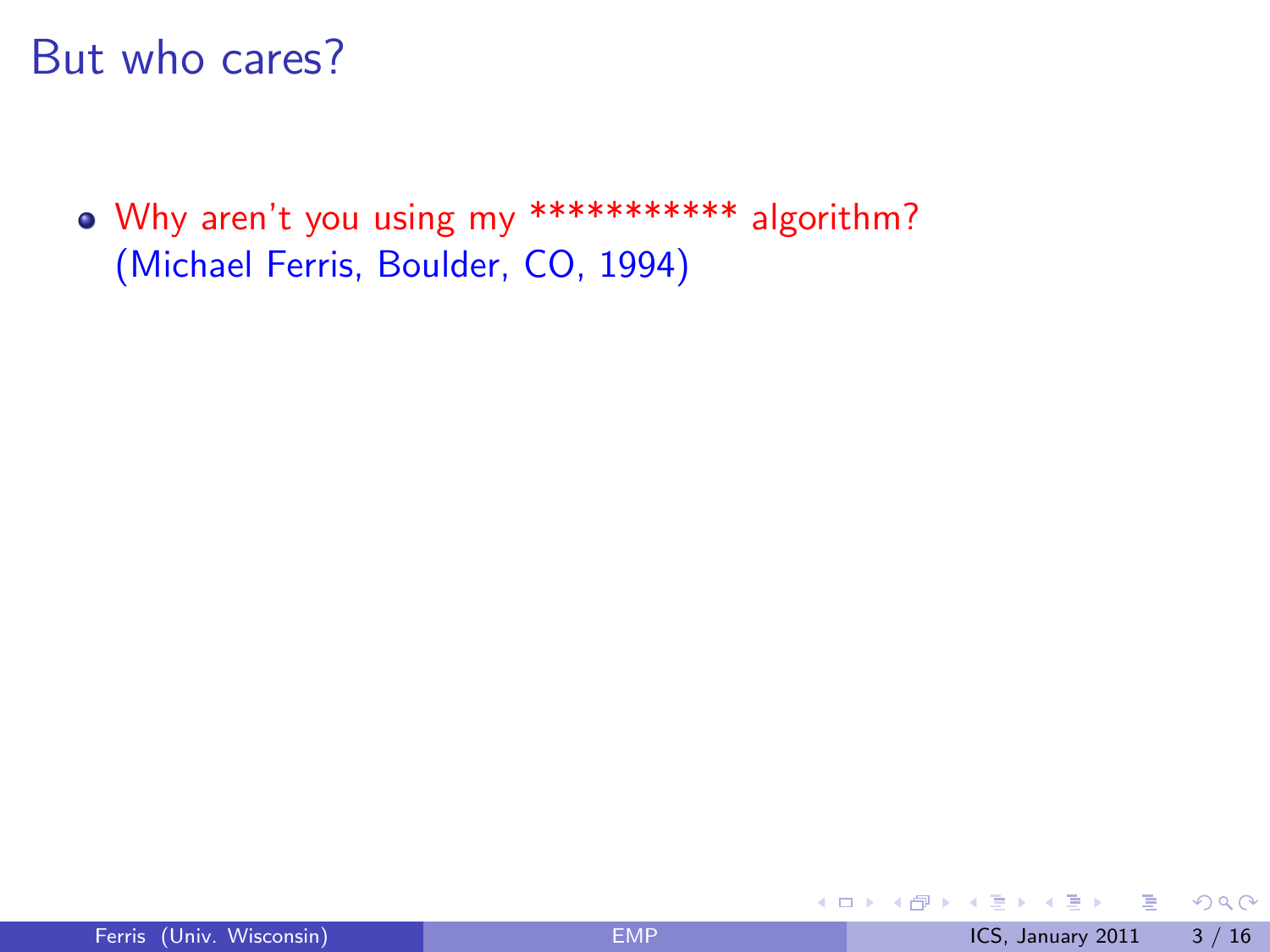## But who cares?

- Why aren't you using my \*\*\*\*\*\*\*\*\*\*\* algorithm? (Michael Ferris, Boulder, CO, 1994)
- Show me on a problem like mine
- Must run on defaults
- Must deal graciously with poorly specified cases
- Must be usable from my environment (Matlab, R, GAMS, ...)
- Must be able to model my problem easily

EMP provides annotations to an existing optimization model that convey new model structures to a solver NEOS is soliciting case studies that show how to do the above, and will provide some tools to help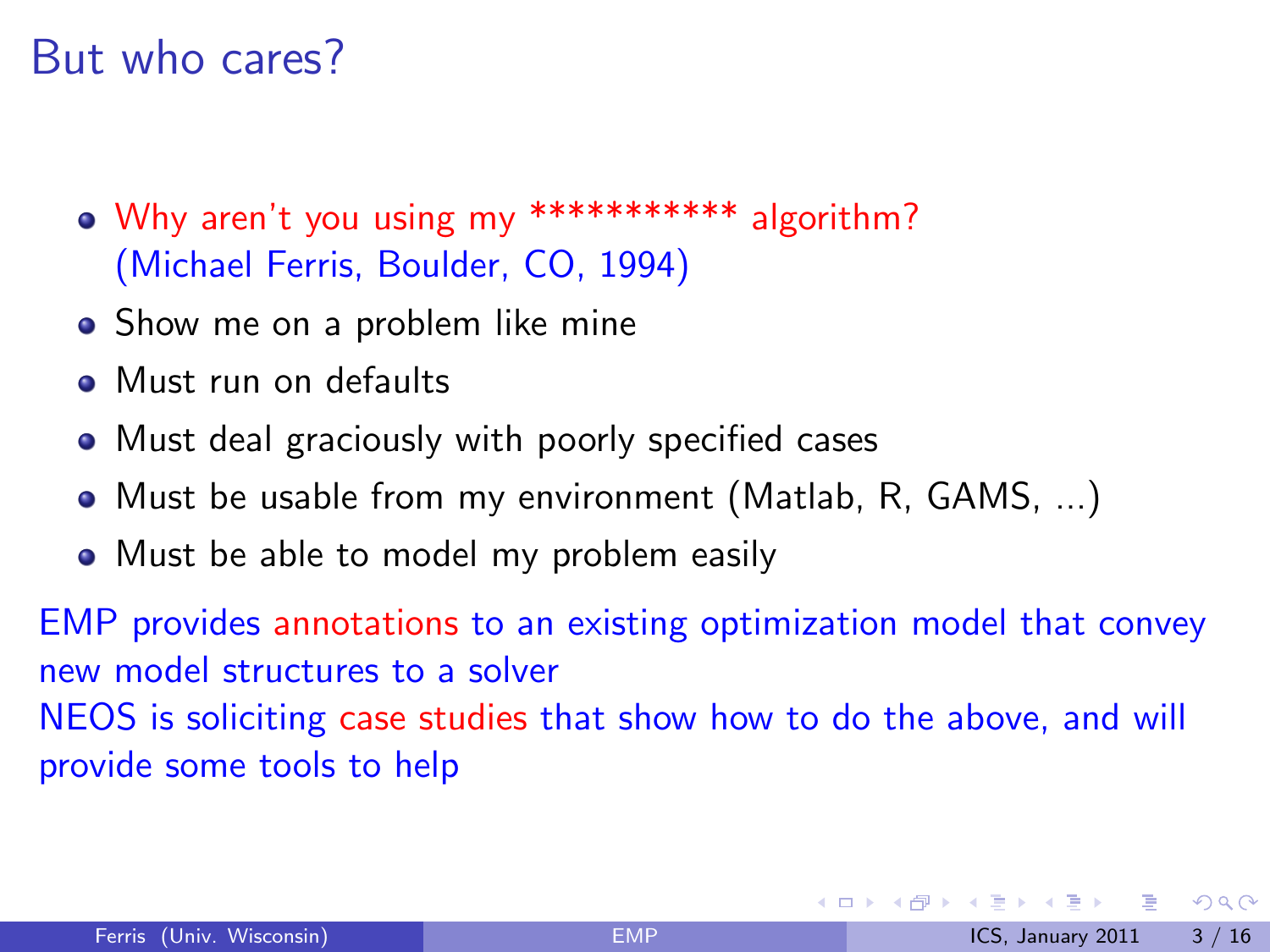# The PIES Model (Hogan)

$$
\min_{x} c^{T} x
$$
  
s.t.  $Ax = q(p)$   
 $Bx = b$   
 $x \ge 0$ 

- $\bullet$  Issue is that p is the multiplier on the dembal constraint of LP
- Can solve the problem by writing down the KKT conditions of this LP, forming an LCP and exposing  $p$  to the model
- EMP: dualvar p dembal

4 0 8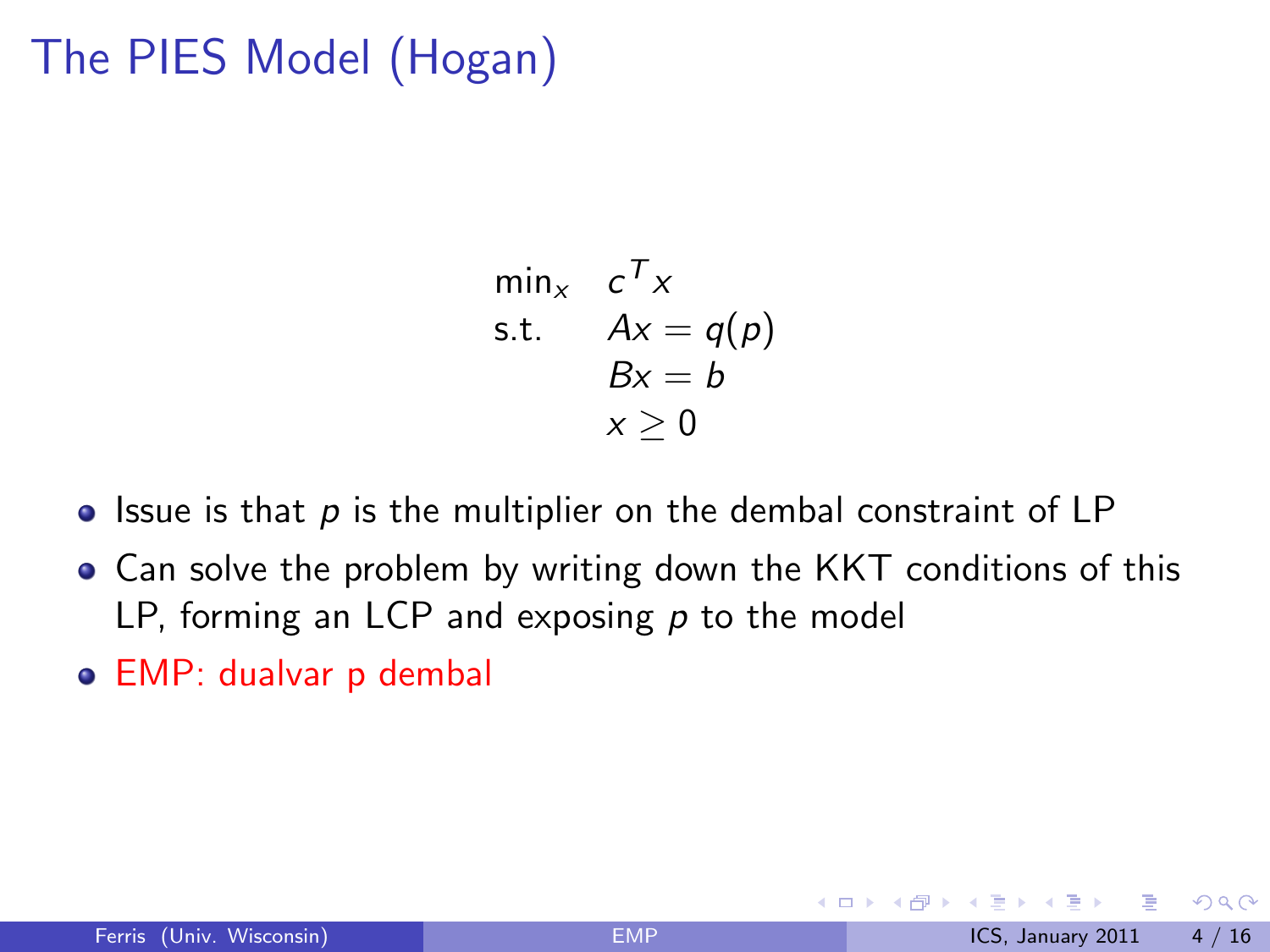## Example: Bimatrix Games

- Nash game: two players have I and J pure strategies.
- p and q (strategy probabilities) belong to unit simplex  $\triangle_I$  and  $\triangle_I$ respectively.
- Payoff matrices  $A \in R^{J \times I}$  and  $B \in R^{I \times J}$ , where  $A_{j,i}$  is the profit received by the first player if strategy  $i$  is selected by the first player and  $i$  by the second, etc.
- The expected profit for the first and the second players are  $\mathsf{q}^\mathcal{T} A \mathsf{p}$  and  $\rho^\mathcal{T} B$ q respectively.
- A Nash equilibrium is reached by the pair of strategies  $(p^*,q^*)$  if and only if

$$
p^* \in \arg\; \min_{p \in \triangle_I} \langle A q^*, p \rangle \;\; \text{and} \;\; q^* \in \arg\; \min_{q \in \triangle_J} \langle B^T p^*, q \rangle
$$

EMP: facilitates modeling of Nash Equilibria

 $\Omega$ 

イロト イ何 トイヨト イヨト ニヨー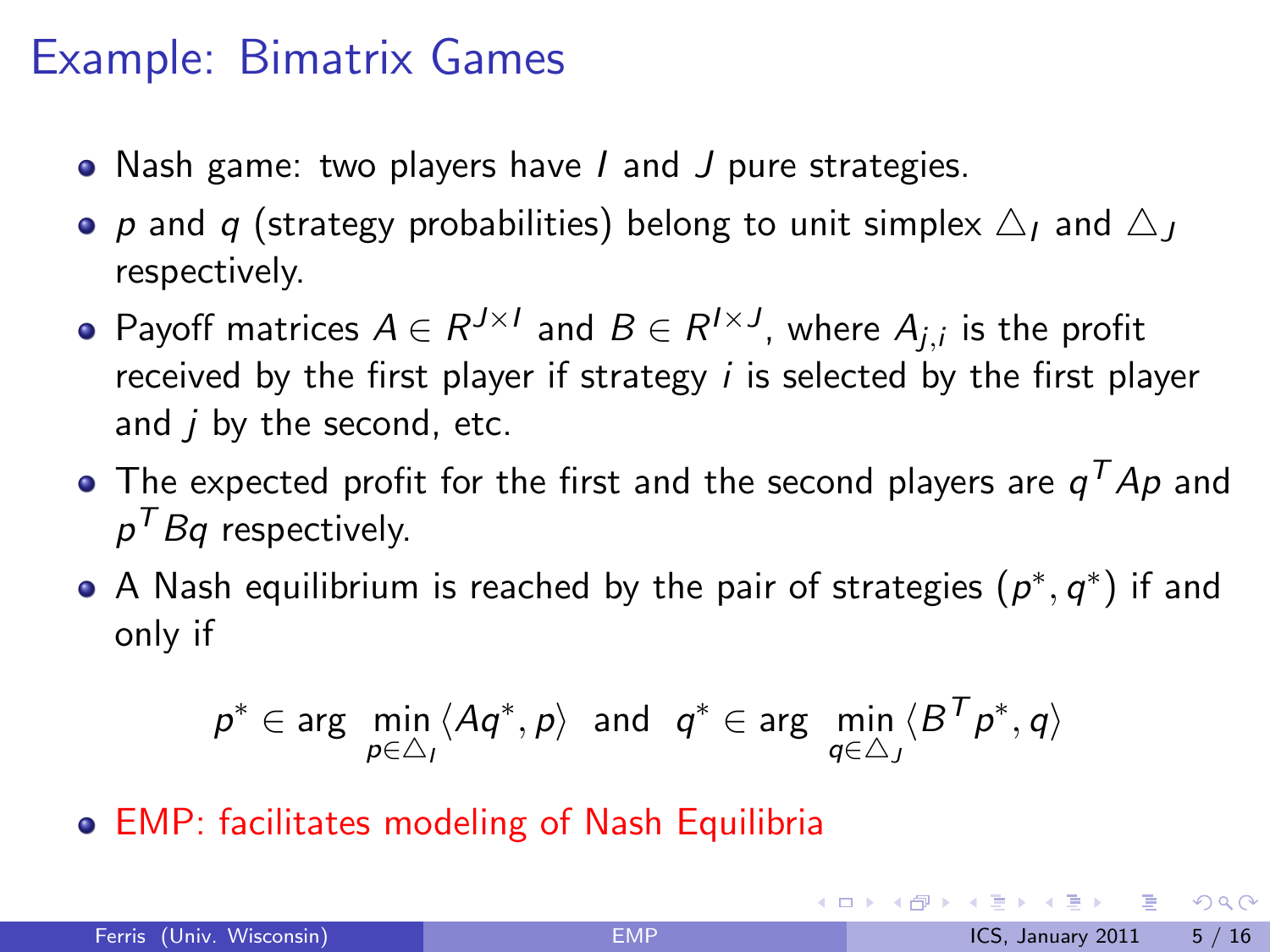# Complementarity Problems in Economics (MCP)

- $\bullet$  p represents prices, x represents activity levels
- System model: given prices, (agent) *i* determines activities  $x_i$

 $G_i(x_i, x_{-i}, p) = 0$ 

 $x_{-i}$  are the decisions of other agents.

• Walras Law: market clearing

 $0 \leq S(x, p) - D(x, p) \perp p \geq 0$ 

• Key difference: optimization assumes you control the complete system

Complementarity determines what activities run, and who produces what

<span id="page-6-0"></span> $QQQ$ 

**4 ロ ▶ 4 母 ▶ 4**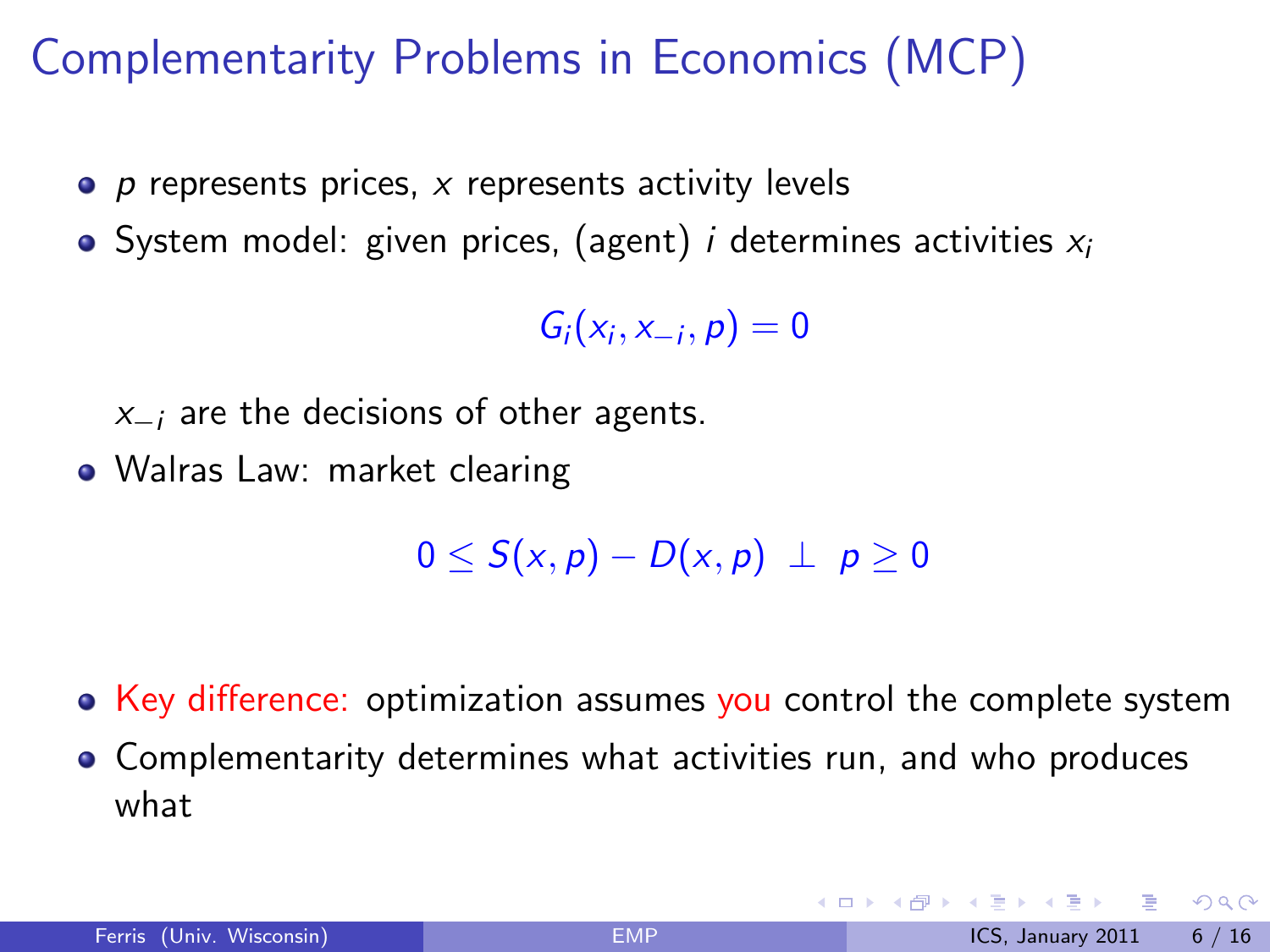# Nash Equilibria

Nash Games:  $x^*$  is a Nash Equilibrium if

 $x_i^* \in \arg\min_{x_i \in X_i} \ell_i(x_i, x_{-i}^*, q), \forall i \in \mathcal{I}$ 

 $x_{-i}$  are the decisions of other players.

• Quantities q given exogenously, or via complementarity:

$$
0\leq H(x,q) \perp q\geq 0
$$

- empinfo: equilibrium min  $loss(i) \times (i)$  cons(i) vifunc H q
- Applications: Discrete-Time Finite-State Stochastic Games. Specifically, the Ericson & Pakes (1995) model of dynamic competition in an oligopolistic industry.

<span id="page-7-0"></span> $QQ$ 

イロト イ母 トイヨ トイヨト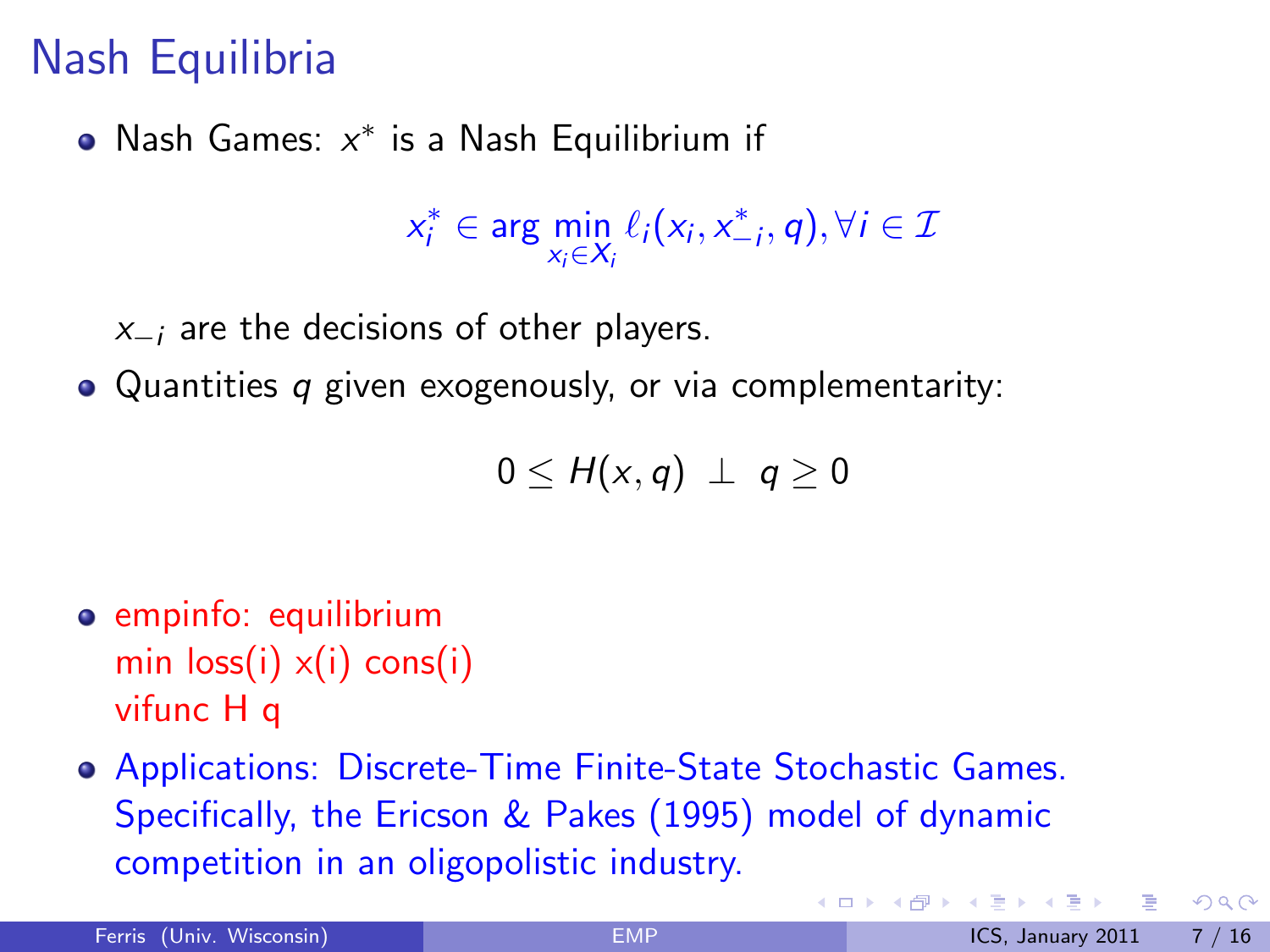# General Equilibrium models

$$
(C): \max_{x_k \in X_k} U_k(x_k) \text{ s.t. } p^T x_k \le i_k(y, p)
$$
\n
$$
(I): i_k(y, p) = p^T \omega_k + \sum_j \alpha_{kj} p^T g_j(y_j)
$$
\n
$$
(P): \max_{y_j \in Y_j} p^T g_j(y_j)
$$
\n
$$
(M): \max_{p \ge 0} p^T \left( \sum_k x_k - \sum_k \omega_k - \sum_j g_j(y_j) \right) \text{ s.t. } \sum_j p_j = 1
$$

重

<span id="page-8-0"></span> $2990$ 

イロト イ部 トメ ヨ トメ ヨト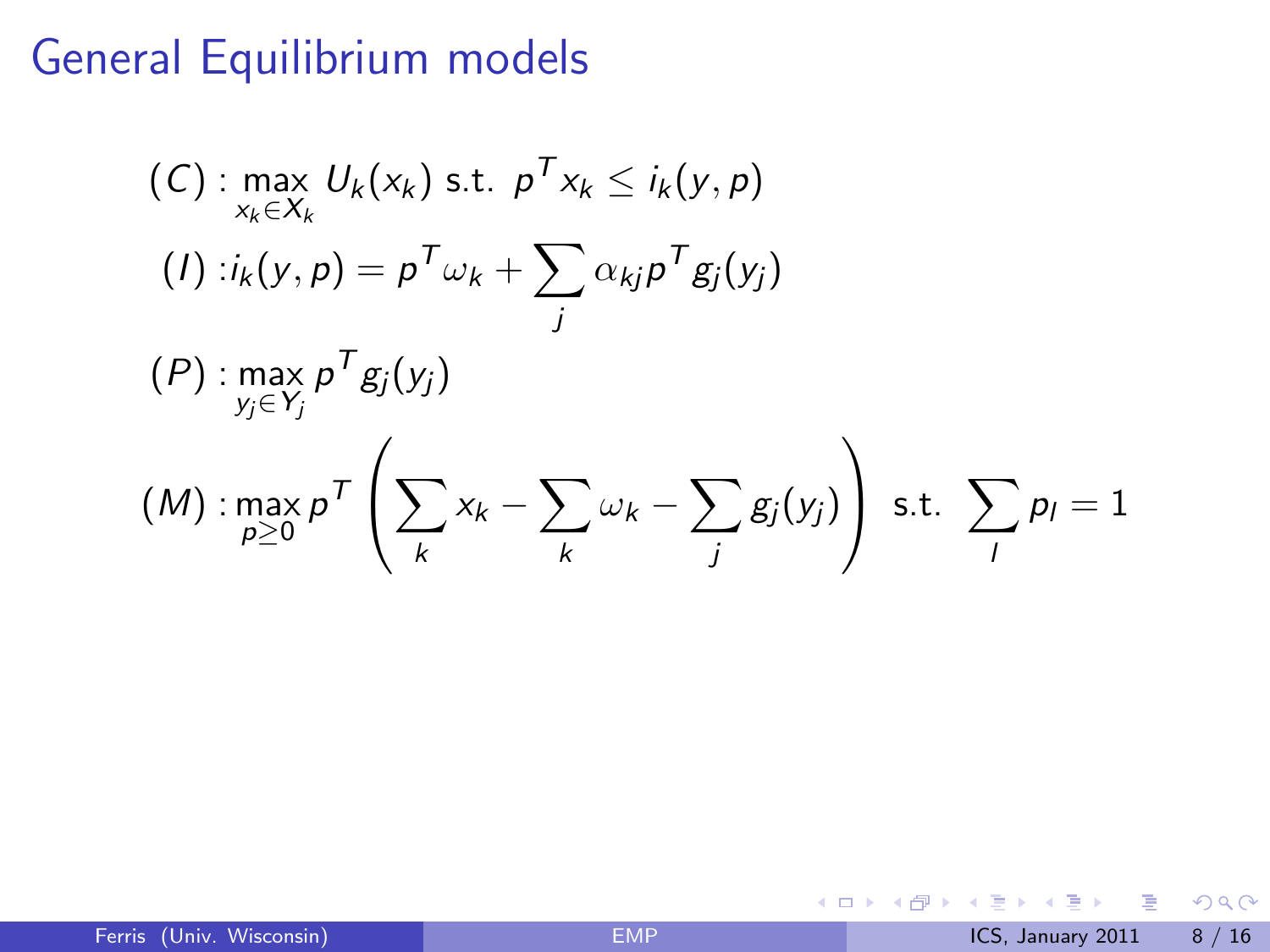# General Equilibrium models

$$
(C): \max_{x_k \in X_k} U_k(x_k) \text{ s.t. } p^T x_k \le i_k(y, p)
$$
\n
$$
(I): i_k(y, p) = p^T \omega_k + \sum_j \alpha_{kj} p^T g_j(y_j)
$$
\n
$$
(P): \max_{y_j \in Y_j} p^T g_j(y_j)
$$
\n
$$
(M): \max_{p \ge 0} p^T \left( \sum_k x_k - \sum_k \omega_k - \sum_j g_j(y_j) \right) \text{ s.t. } \sum_j p_j = 1
$$

Can reformulate as embedded problem (Ermoliev et al):

$$
\max_{x \in X, y \in Y} \sum_{k} \frac{t_k}{\beta_k} \log U_k(x_k)
$$
\n
$$
\text{s.t. } \sum_{k} x_k \le \sum_{k} \omega_k + \sum_{j} g_j(y_j)
$$

<span id="page-9-0"></span> $t_k = i_k(y, p)$  $t_k = i_k(y, p)$  $t_k = i_k(y, p)$  where p is multiplier on [N](#page-8-0)[LP](#page-10-0) [c](#page-8-0)[o](#page-9-0)[n](#page-10-0)[st](#page-6-0)[r](#page-7-0)[a](#page-13-0)[in](#page-14-0)[t](#page-0-0)  $t_k$ <br>(x Wisconsin) EMP 一番  $ORO$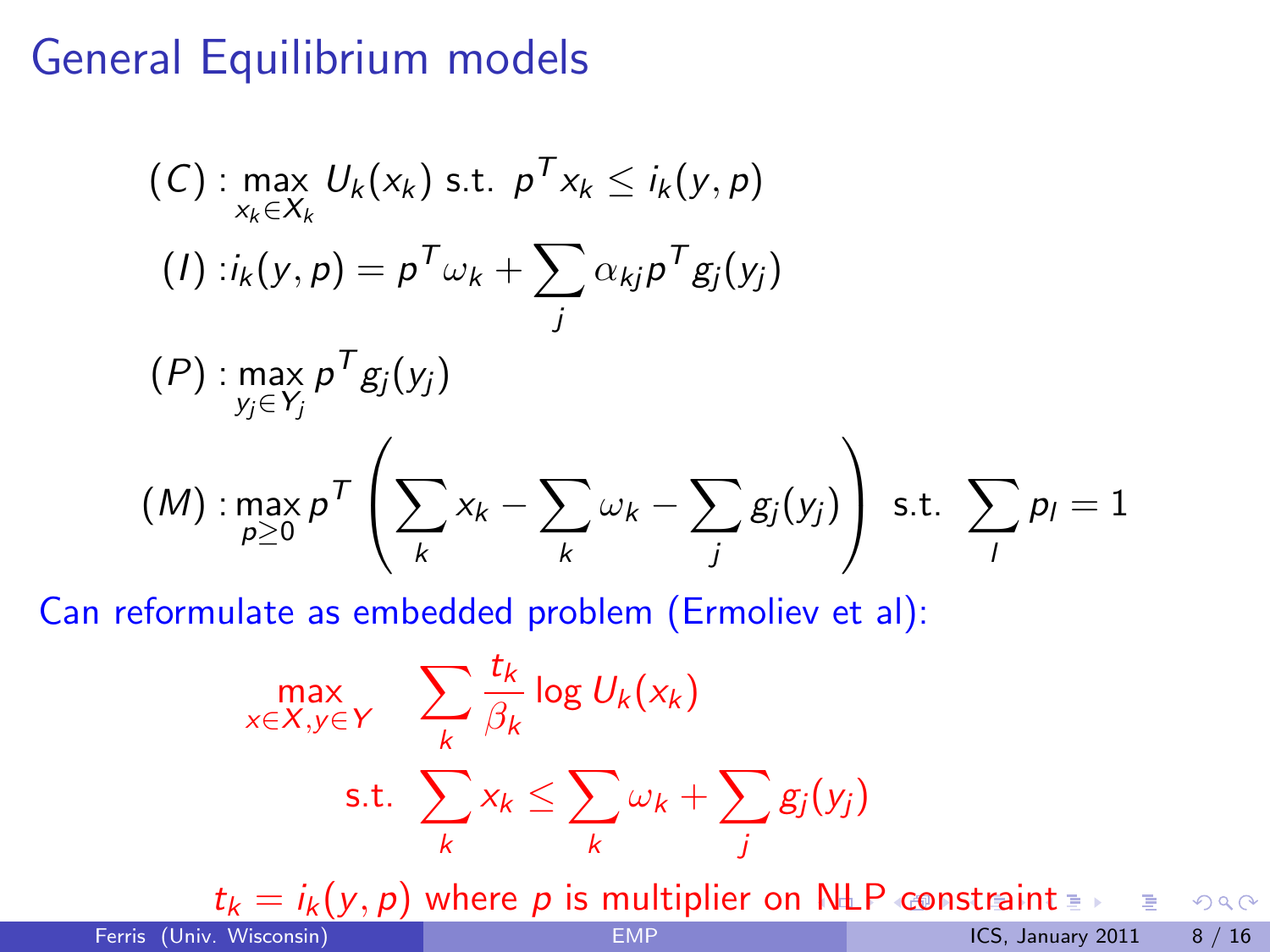# Sequential Joint Maximization

$$
\max_{x \in X, y \in Y} \sum_{k} \frac{t_k}{\beta_k} \log U_k(x_k)
$$
\n
$$
\text{s.t. } \sum_{k} x_k \le \sum_{k} \omega_k + \sum_{j} g_j(y_j)
$$

 $t_k = i_k(y, p)$  where p is multiplier on NLP constraint

- Embedded model often solves faster as an MCP than the original MCP from Nash game
- Can exploit structure to improve computational performance further

4 0 8

<span id="page-10-0"></span> $QQQ$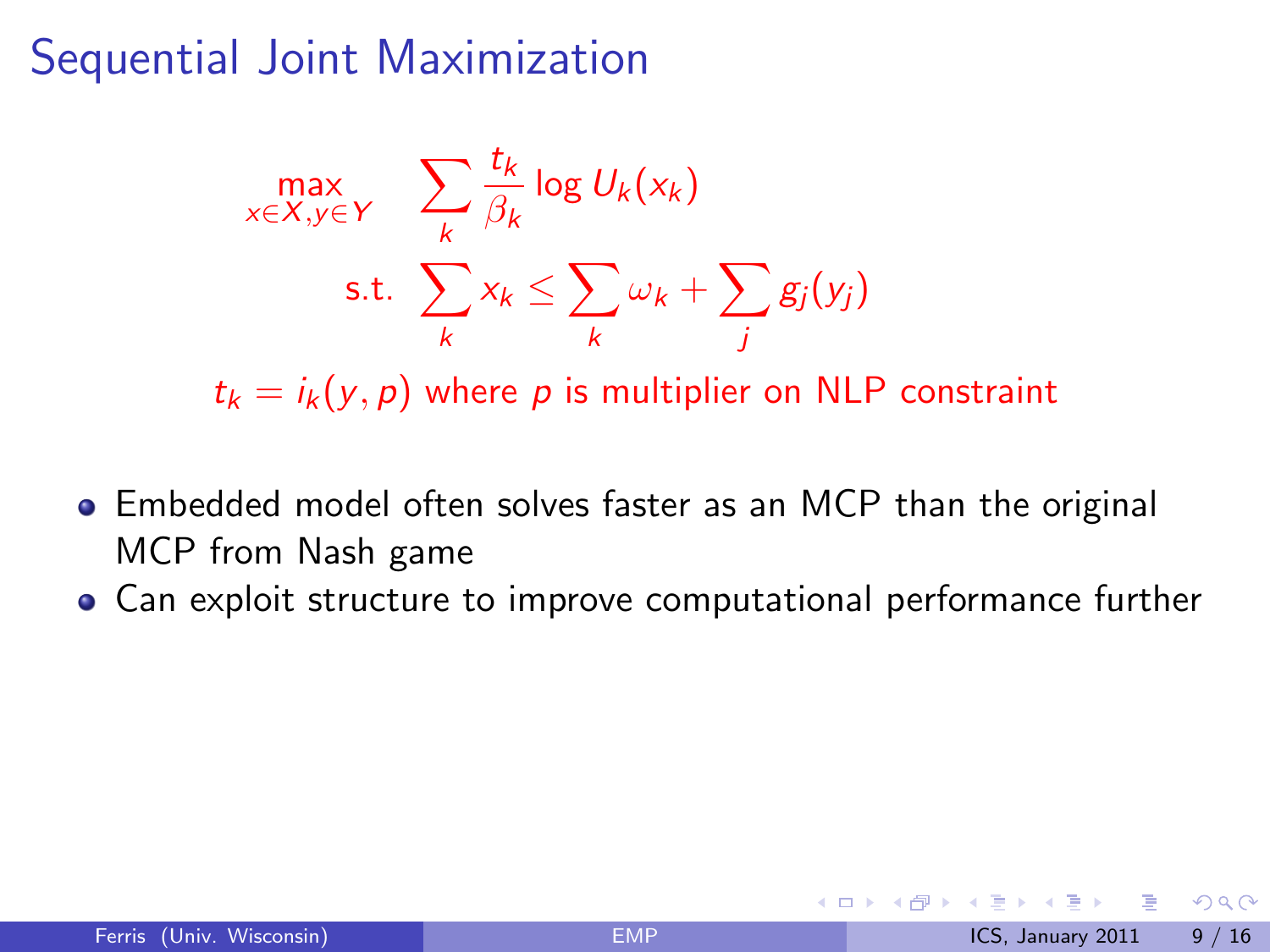# Sequential Joint Maximization

$$
\max_{x \in X, y \in Y} \sum_{k} \frac{t_k}{\beta_k} \log U_k(x_k)
$$
\n
$$
\text{s.t. } \sum_{k} x_k \le \sum_{k} \omega_k + \sum_{j} g_j(y_j)
$$

 $t_k = i_k(y, p)$  where p is multiplier on NLP constraint

- Embedded model often solves faster as an MCP than the original MCP from Nash game
- Can exploit structure to improve computational performance further
- Can iterate (on *m*)  $t_k^m = i_k(y^m, p^m)$ , and solve sequence of NLP's

$$
\max_{x \in X, y \in Y} \sum_{k} \frac{t_k^m}{\beta_k} \log U_k(x_k)
$$
\n
$$
\text{s.t. } \sum_{k} x_k \le \sum_{k} \omega_k + \sum_{j \in J_{k-1}} g_j(y_j)
$$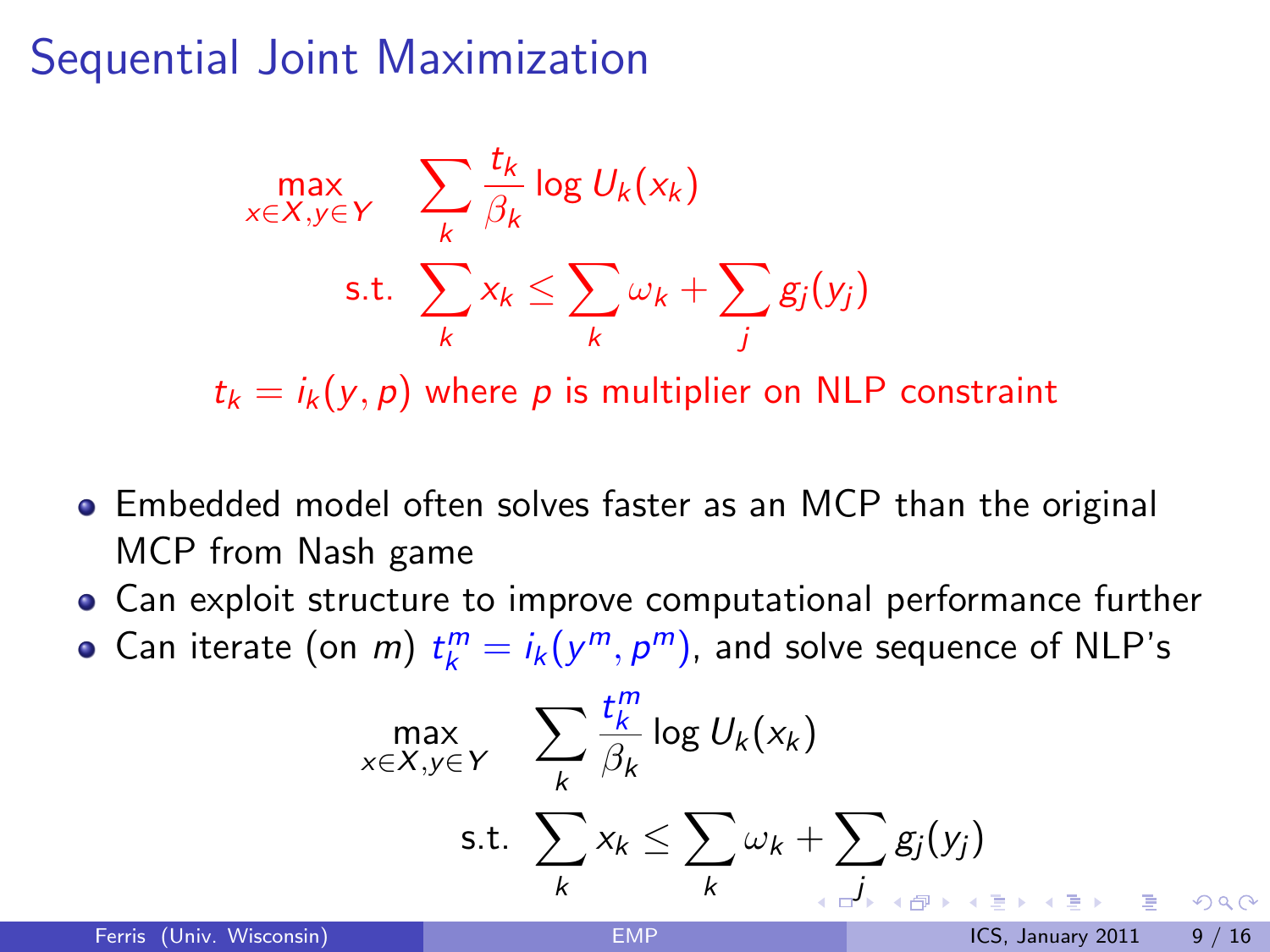# Stochastic competing agent models (with Wets)

- Competing agents (consumers, or generators in energy market)
- Each agent maximizes objective independently (utility)
- Market prices are function of all agents activities
- Additional twist: model must "hedge" against uncertainty
- Facilitated by allowing contracts bought now, for goods delivered later
- Conceptually allows to transfer goods from one period to another (provides wealth retention or pricing of ancilliary services in energy market)

<span id="page-12-0"></span> $QQ$ 

**4 ロト 4 何 ト 4**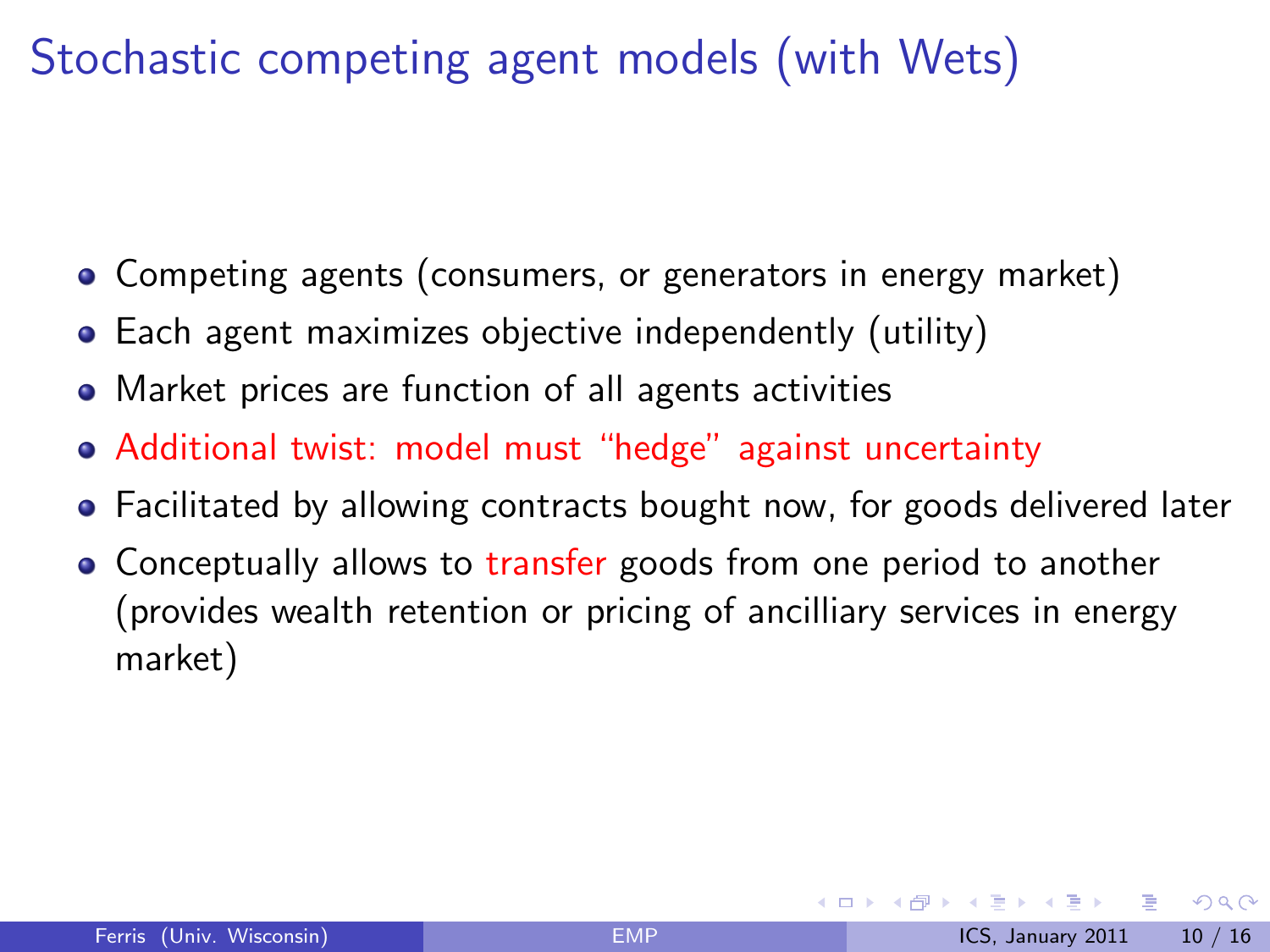# The model details: c.f. Brown, Demarzo, Eaves

Each agent maximizes:

$$
u_h = -\sum_s \pi_s \left( \kappa - \prod_l c_{h,s,l}^{\alpha_{h,l}} \right)
$$

Time 0:

$$
\sum_{l} p_{0,l} c_{h,0,l} + \sum_{k} q_k z_{h,k} \leq \sum_{l} p_{0,l} e_{h,0,l}
$$

Time 1:

<span id="page-13-0"></span>
$$
\sum_{l} p_{s,l} c_{h,s,l} \leq \sum_{l} p_{s,l} \sum_{k} D_{s,l,k} * z_{h,k} + \sum_{l} p_{s,l} e_{h,s,l}
$$

Additional constraints (complementarity) outside of control of agents:

$$
0 \leq -\sum_{h} z_{h,k} \perp q_{k} \geq 0
$$
  

$$
0 \leq -\sum_{h} d_{h,s,l} \perp p_{s,l} \geq 0
$$
  
Ferris (Univ. Wisconsin)  

$$
EMP
$$
  
LCS, January 2011 11/16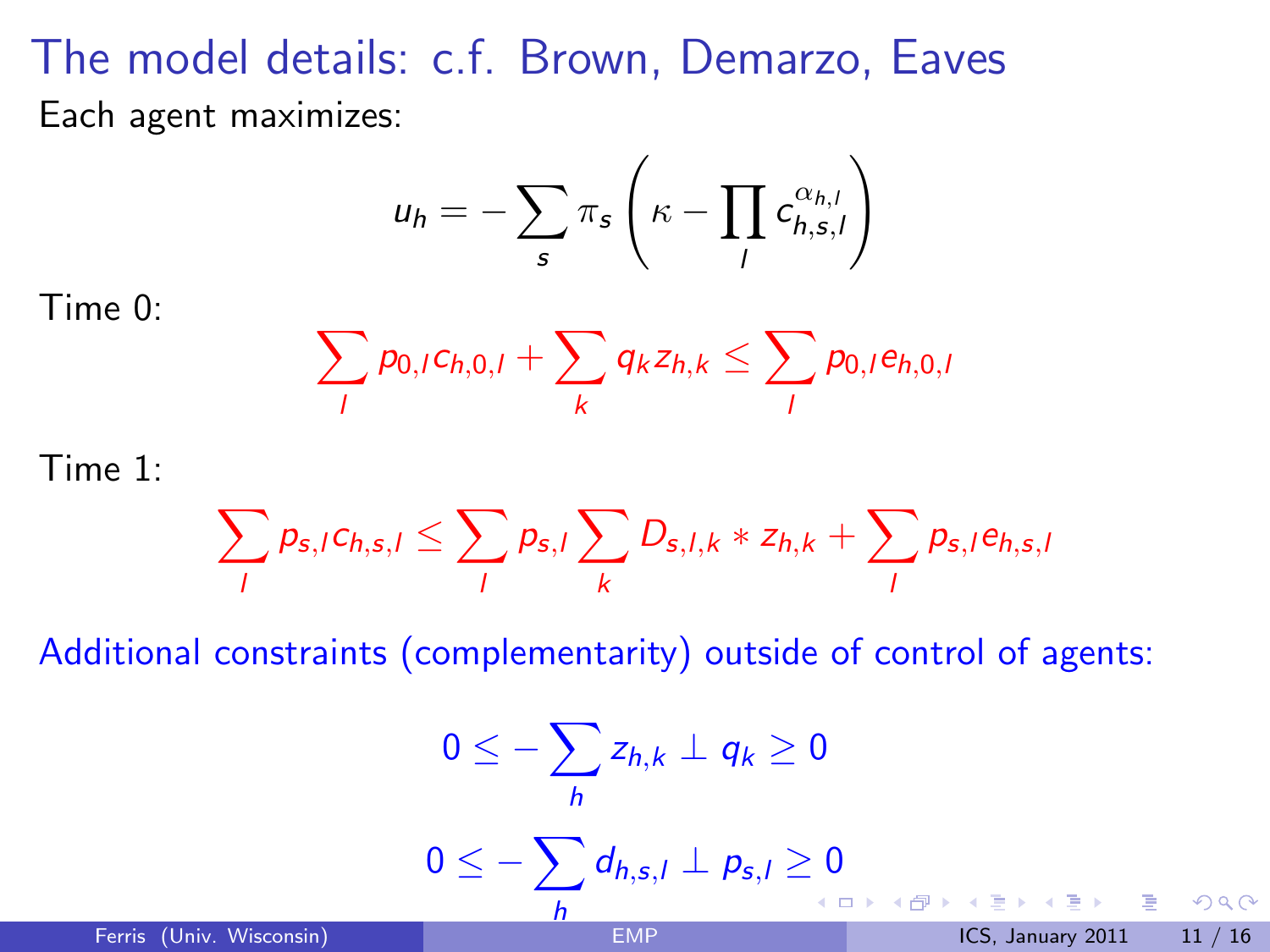Stochastic programming and risk measures

SP: min 
$$
c^{\top}x + \mathbb{R}[d^{\top}y]
$$
  
\ns.t.  $Ax = b$   
\n $T(\omega)x + W(\omega)y(\omega) \ge h(\omega)$ , for all  $\omega \in \Omega$ ,  
\n $x \ge 0$ ,  $y(\omega) \ge 0$ , for all  $\omega \in \Omega$ .

Annotations are slightly more involved but straightforward:

- Need to describe probability distribution
- Define (multi-stage) structure (what variables and constraints belong to each stage)
- Define random parameters and process to generate scenarios
- **Can also define risk measures on variables**

Automatic reformulation (deterministic equivalent), solvers such as DECIS, etc.

<span id="page-14-0"></span> $\Omega$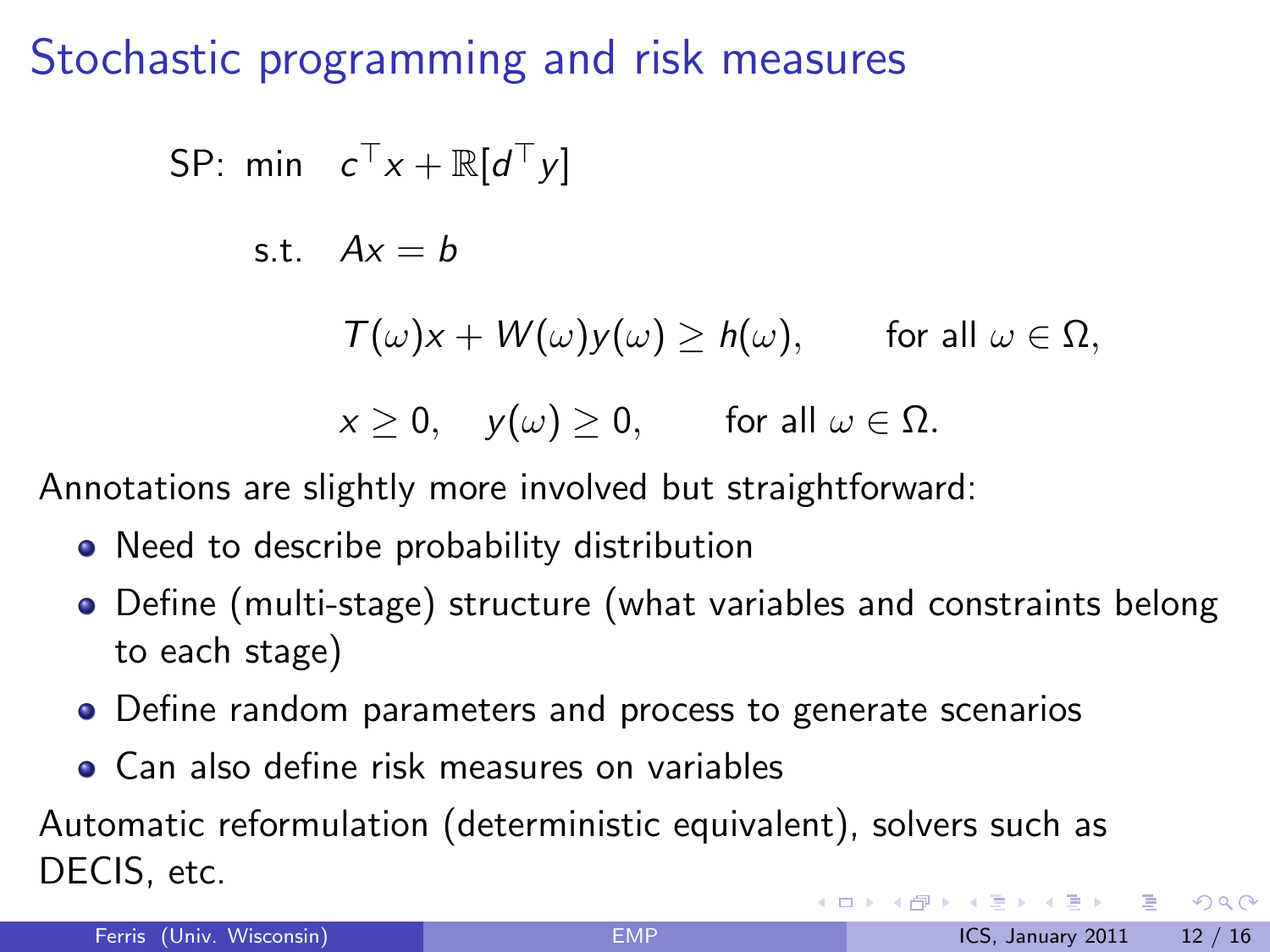### Transmisson Line Capacity Expansion problems.'



<span id="page-15-0"></span>Figure'(b):'To'sa,sfy'the'increased'(uncertain)'dem[and](#page-14-0)'[in](#page-16-0)['t](#page-14-0)[he'](#page-15-0)[fu](#page-16-0)[t](#page-13-0)[ur](#page-14-0)[e](#page-17-0)[,'](#page-18-0)[th](#page-0-0)[e](#page-1-0)['a](#page-17-0)[u](#page-18-0)[th](#page-0-0)[ority](#page-18-0)'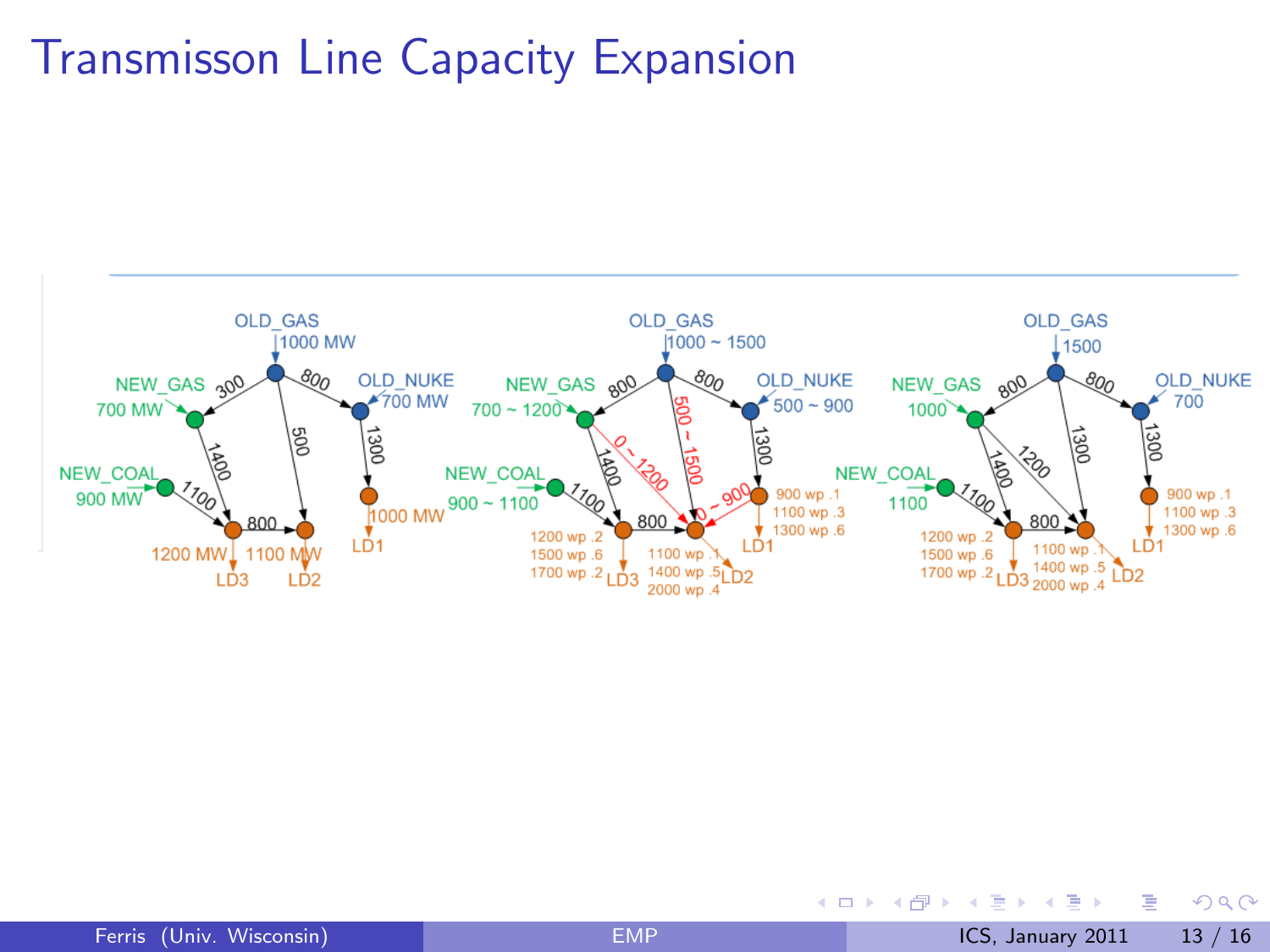### **Transmission Line Planning (1)**

$$
\min_{x \in X} \sum_{\omega} \pi_{\omega} \sum_{i \in N} d_i^{\omega} p_i^{\omega}(x)
$$

(budget constraints)

(budget constraints)

(balance flow) (line data)

$$
s.t. \quad Ax \leq b
$$
  

$$
x \geq 0
$$

**Generator Expansion (2)** 

$$
f \in F: \min_{y_f} \sum_{\omega} \pi_{\omega} \sum_{j \in G_f} C_j(y_j, q_j^{\omega})
$$
  
s.t. 
$$
\sum_{j \in G_f} y_j \le h_f
$$
  

$$
y \ge 0
$$

#### **Day Ahead Market Clearing (3)**

v

$$
\forall \omega : \min_{(z,\theta,q)} \sum_{f} \sum_{j \in G_f} C_j(y_j, q_j^{\omega})
$$
  
s.t.  $q_j^{\omega} - d_j^{\omega} = \sum_{i \in I(j)} z_{ij} \quad \forall j \in N \quad (\perp p_j^{\omega})$   
 $z_{ij} = \Omega_{ij} * (\theta_i - \theta_j) \qquad \forall (i, j) \in A$ 

 $-b_{ii}(x) \le z_{ii} \le b_{ii}(x)$   $\forall (i, j) \in A$ (line capacity) (gen capacity)

 $\underline{u}_i \leq q_i \leq \overline{u}_i$  $\theta, z_{ii}$  f ree

#### Sets:

- $N<sup>1</sup>$  Set of all buses
- X: Set of line expansions
- F: Set of firms
- $G_f$ : Set of generators belonging to firm f

#### Variables:'

- x: Investment in line x
- y: Investment in generator j
- z<sub>ii</sub>: Real power flowing along line i-j
- q<sub>j</sub>: Real power generated at bus j
- θ<sub>i</sub>: Voltage phase angle at bus i
- p<sub>i</sub>ω: LMP at node i in ω

#### Parameters:

- ω: Demand scenarios
- πω: Probability of scenario ω
- d<sub>i</sub>": Demand at node i in ω
- Cj : Cost function of generator j
- $\Omega_{ii}$ : Susceptance of line i-j
- b<sub>ii</sub>: Line capacity
- <u>u</u><sub>i</sub>: Min generation at j
- <span id="page-16-0"></span>ū<sub>j</sub>: Max generation at j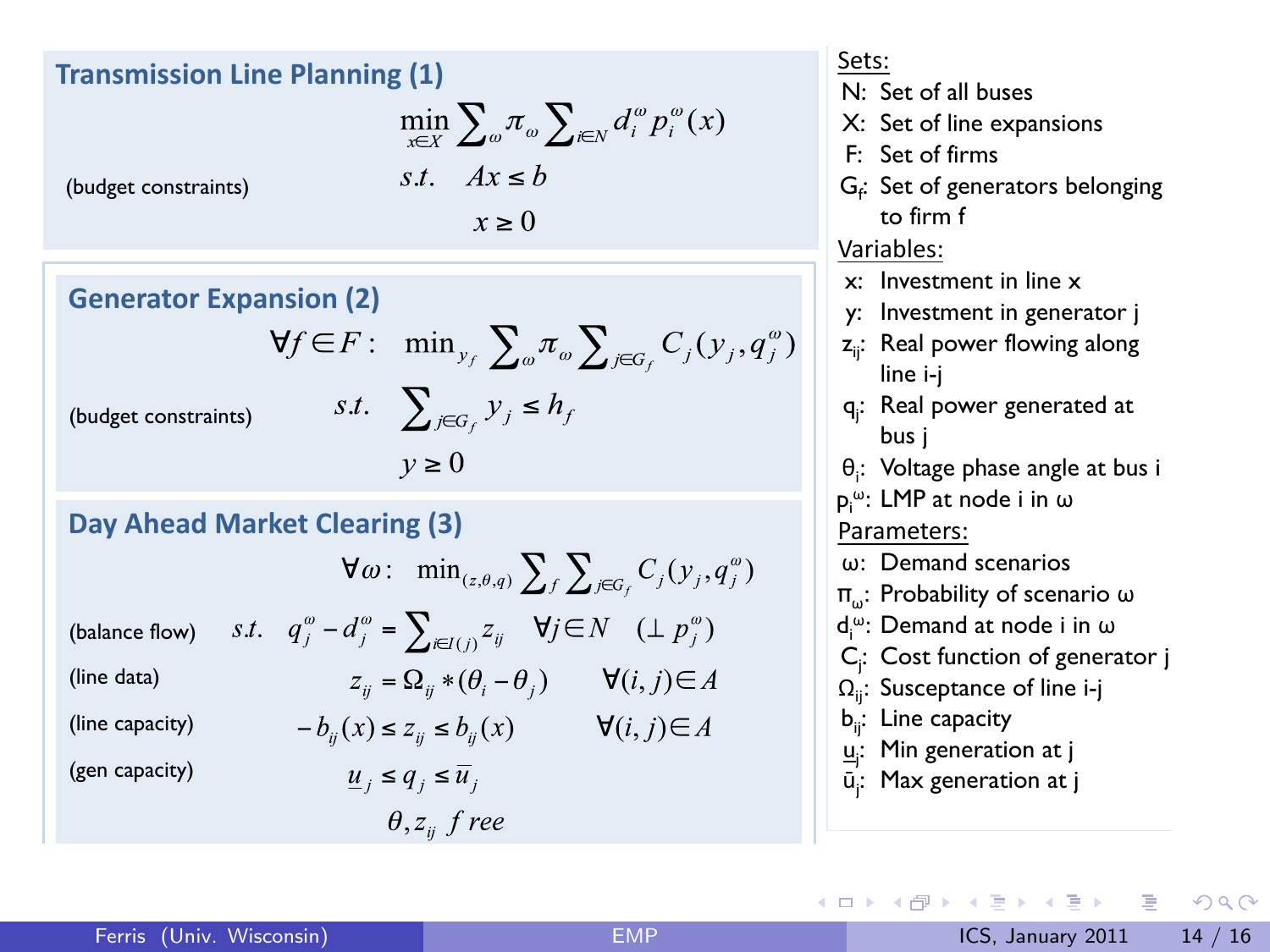# Solution method

- Use deriviative free method for the upper level problem (1)
- Constraints (2) and (3) form an MCP (via EMP)
- Can show (due to specific problem structure that there is a (convex) NLP whose KKT conditions are that MCP
- Useful for theoretical analysis
- Resulting problem is too large for NLP solvers
- Can show that "Gauss-Seidel/Jacobi" method on problems in (2) and (3) converges in this case - decoupling makes problem tractable for large scale instances

<span id="page-17-0"></span> $QQQ$